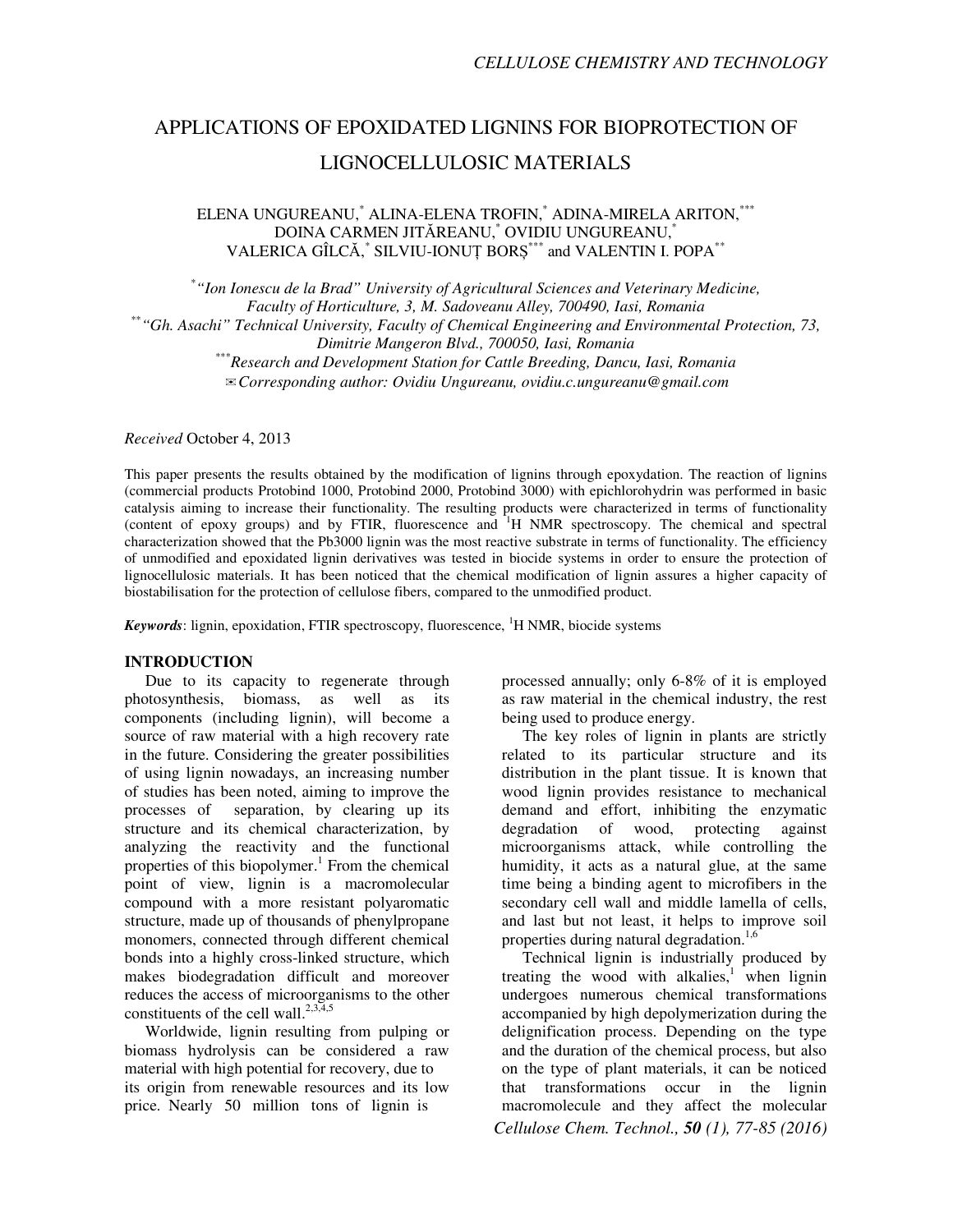mass, the functional groups, the condensation level, the type of intermonomeric bonds and the type and the ratio of the monomeric units.

Lignin reactivity is determined both by its peculiar structure, where specific functional groups can be identified, and by the structural modifications caused by the methods used when it is separated from the wood. With this purpose in view, one of the objectives of this study was to modify the properties of lignin resulted from chemical processing of wood and annual plants, through reactions that may increase its applicability in various areas of use. From this point of view, the modification reactions offer significant opportunities for the increase of lignin functionality, which may thus become a significant component in different adhesive systems etc. $7,8$ 

By introducing the epoxy cycle in the molecules of natural polymers (lignin, cellulose, lignocellulose), the adhesion between the latter and the synthetic polymer matrix is increased and this obviously leads, on the one hand, to an increase of dimensional stability, of thermal resistance and resistance against microorganisms and, on the other hand, to an improvement of the physical-mechanical properties of the synthetic/natural polymer mixtures and practically to a decrease of the water absorption<br>capacity.<sup>9,10,11</sup> Lignin modification through Lignin modification through epoxidation offers many possibilities of improving its features, allowing to extend the application area for the synthesized derivatives.<sup>12,13,14,15</sup>

Taking all these aspects into account, the objectives of this study are to modify some lignins through epoxidation, carried out in alkaline medium in the presence of epichlorohydrin, and to characterize the lignin derivatives by chemical and spectrophotometric methods (fluorescence, FTIR and  ${}^{1}$ H NMR).<sup>15,16,17</sup>

It is known that wood is commonly degraded by a series of biological agents whose action can be increased by climate factors and by the types of environment where it is temporarily kept or after processing. In other words, the composition and the structure of wood make it vulnerable to the attack of some natural destroying factors (damaging factors) both biotic (biological) and abiotic, physical and chemical (environment factors, fire). They produce specific phenomena of degradation represented by the alteration of physical, mechanical and/or biochemical characteristics of wood. In order to control and to

adjust the biodegradation process of the lignocellulose composite elements, various bioprotection methods have been designed based on both modern and traditional techniques developed for wood preservation (chemical change, thermal treatment, superficial or depth treatment with resins, polymers and polymerizable substances, impregnation with inorganic salts and other compounds, inclusions composite materials (other materials), protection, gluing.

Thus, the efficiency of unmodified and epoxylignin has been tested in order to achieve biocide systems (systems based on unmodified products/epoxy lignin and copper solutions) for the bioprotection of some lignocellulosic materials (birch veneer samples). The efficiency of the obtained systems was assessed by determining the mass loss and the contact angle for treated veneer samples.

# **EXPERIMENTAL**

## **Materials**

In this study, the following materials have been used: commercial products based on lignins (Protobind 1000 noted Pb1000, Protobind 2000 noted Pb2000 and Protobind 3000 noted Pb3000) isolated through the alkaline delignification process and offered by Granite Company, Switzerland. Also, birch veneer samples with dimensions of 1x10 cm and equilibrium relative humidity of 7%, copper chloride  $(CuCl<sub>2</sub>)$  (5%), tetraaminocopper hydroxide (Cuam) (5%) and furfuryl alcohol (100%) were used.

# **Methods**

## *Epoxidation reaction*

Epoxidation was performed using epichlorohydrin in a basic medium, according to the literature.<sup>15,18,19</sup>

# *Epoxidation index*

The assessment of the epoxy groups was carried out by adding a hydrochloric acid solution and titrating the acid excess with  $0.1$  N NaOH solution.<sup>15,20</sup>

## *Fluorescence spectroscopy*

The fluorescence emissions of both unmodified and modified lignins were registered on a luminescence spectrometer Perkin Elmer LS 50 B, by using fluorescence cells with a liquid volume of 1 mL, 10 mm path length and 350 nm excitation wavelengths, in the 400÷600 nm absorption region. The lignins and their derivatives were dissolved in 70% dimetil sulfoxide (DMSO).

## *FTIR spectroscopy*

FT-IR spectra were recorded on KBr pellet using a DIGILAB-Excalibur FTS 2000 spectrometer, equipped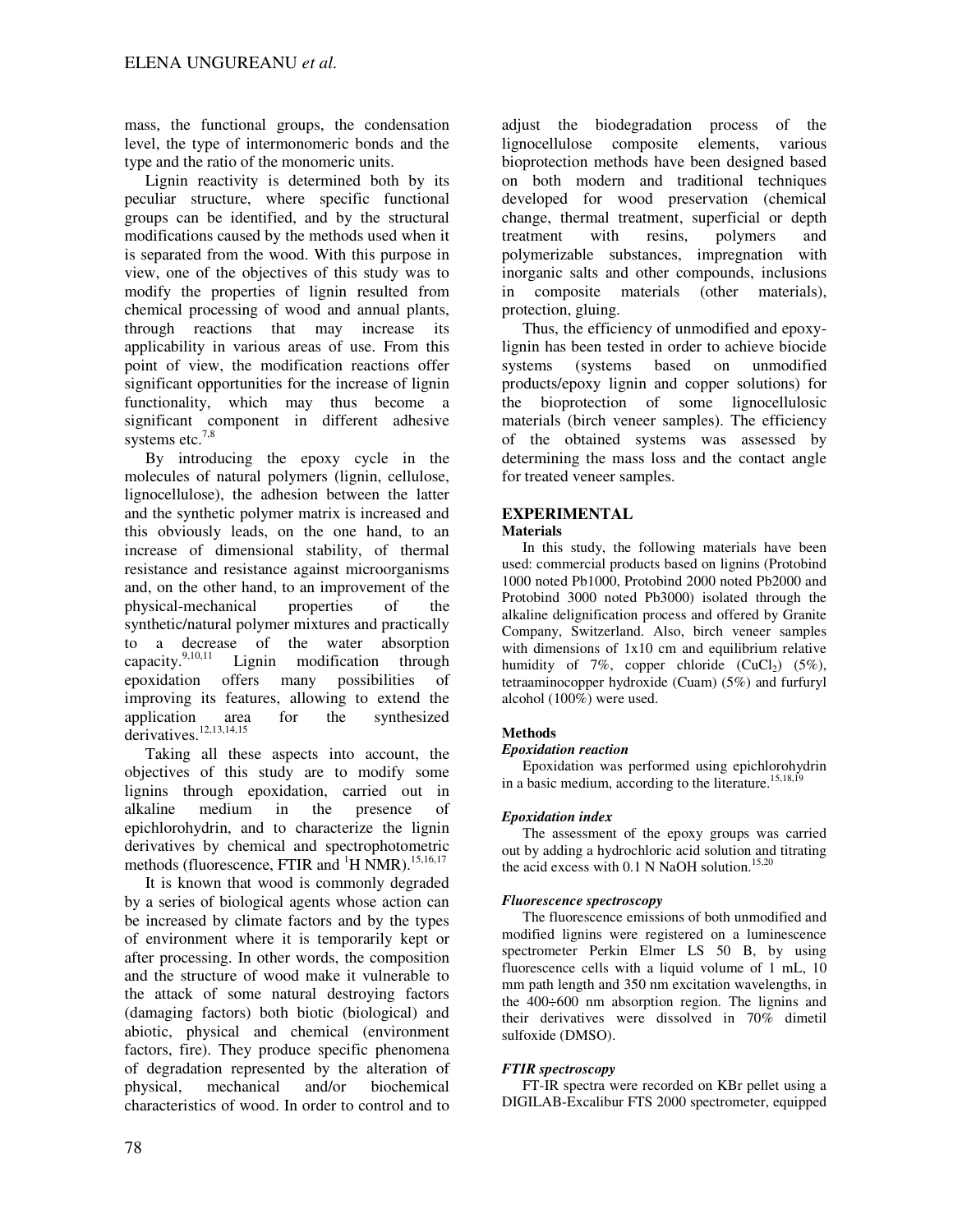with a heating device. The working parameters were: spectral range 4000-400  $\text{cm}^{-1}$ , resolution 4  $\text{cm}^{-1}$  and 32 scans.

## *Proton nuclear magnetic resonance (<sup>1</sup>H NMR)*

The nuclear magnetic resonance (NMR) offers the richest and most complex information on the structure of organic compounds. For this purpose, a Bruker Avance DRX 400 MHz spectrometer was used.

For the investigation, it was necessary to use unmodified acetylation<sup>20</sup> and epoxidized lignins for better dissolution in DMSO-d6. To obtain a "good" spectrum, it is required to have concentrations of about 0.2 mmol/mL. Spectra processing was performed with a specialized program from SpectraManager series.

#### *Treatment of birch veneer samples with unmodified and epoxidated lignin, and copper solutions*

We used birch veneer samples for the treatment with lignins dissolved in furfuryl alcohol as follows:

- Birch veneer samples were immersed in solutions containing copper ions (copper chloride or copper ammonia solutions) for 5 minutes, followed by drying at room temperature (laboratory conditions);

- The samples were immersed in unmodified and modified lignin solutions for five minutes and dried under mild conditions.

The treated birch veneer samples were weighed before and after treatment to determine the quantity of material retained on the surface of the samples and then they were buried in soil under laboratory conditions for a period of six months, with regular watering to maintain specific soil moisture. The degree of biodegradation was evaluated by determining the mass loss and the contact angle measured on the surface of the birch veneer treated with lignin derivatives and copper solutions.

#### *Determination of mass loss*

The biocide treated and untreated veneer samples were weighed on an analytical balance before and after they were kept in soil for 6 months, to assess the mass loss, expressed in percentage.

## *Contact angle determination*

Contact angle measurements were made with a Kruss Model FM40 Easy Drop Goniometry apparatus. The assay and image processing were consistent with the SR.EN.828/2001-L73 standard. The device software allows surface energy assessment, video recording and experimental data storage. The contact angle was measured on the veneer surface using distilled water as solvent, with 5 µL droplets.

## **RESULTS AND DISCUSSION Modification of lignin by epoxidation**

The characterization of the lignin products (Table 1) has been achieved for the three modified samples used in the synthesis reactions, by monitoring the influence of temperature (50 °C and 70 °C, respectively), the mass ratio between the lignin (L) and NaOH (L:NaOH = 1:3 and 1:6) and the reaction duration (3, 5 and 7 hours respectively).

| Samples        | T,              | L:NaOH | t, h | $CE, \%$ |        | η,   | U,   | Ash, | Consist.    |
|----------------|-----------------|--------|------|----------|--------|------|------|------|-------------|
|                | $\rm ^{\circ}C$ | (w/w)  |      | f.sol.   | f.liq. | $\%$ | $\%$ | $\%$ | f.liq., $%$ |
| <b>Pb1000E</b> | 70              | 1:6    | 3    | 1.14     | 0.20   | 61   | 6.22 | 9.62 | 15.8        |
|                | 70              | 1:3    | 3    | 1.62     | 0.61   | 62   | 4.36 | 0.98 | 17.4        |
|                | 50              | 1:3    | 3    | 1.52     | 0.4    | 52   | 4.8  | 4.90 | 12.3        |
|                | 70              | 1:3    | 5    | 1.32     | 0.52   | 60   | 5.12 | 3.21 | 11.32       |
|                | 70              | 1:3    |      | 1.54     | 0.36   | 58   | 4.87 | 5.65 | 13.50       |
|                | 70              | 1:6    | 3    | 1.20     | 0.21   | 50   | 5.5  | 8.12 | 16.40       |
|                | 70              | 1:3    | 3    | 1.70     | 0.64   | 64   | 5.1  | 2.1  | 18.20       |
| <b>Pb2000E</b> | 50              | 1:3    | 3    | 1.85     | 0.36   | 60   | 7.2  | 7.85 | 16.25       |
|                | 70              | 1:3    | 5    | 1.50     | 0.32   | 69   | 6.78 | 6.22 | 12.32       |
|                | 70              | 1:3    | 7    | 1.63     | 0.40   | 52   | 6.27 | 5.63 | 15.30       |
| Pb3000E        | 70              | 1:6    | 3    | 1.25     | 0.25   | 58   | 5.7  | 8.14 | 16.3        |
|                | 70              | 1:3    | 3    | 1.80     | 0.70   | 68   | 6.8  | 4.42 | 17.56       |
|                | 50              | 1:3    | 3    | 1.32     | 0.28   | 64   | 5.31 | 6.30 | 14.15       |
|                | 70              | 1:3    | 5    | 1.40     | 0.42   | 58.2 | 5.47 | 5.13 | 15.12       |
|                | 70              | 1:3    | 7    | 1.46     | 0.30   | 60.5 | 6.20 | 7.10 | 14.44       |

Table 1 Characteristics of lignins modified by epoxidation

 $T({}^{\circ}\overline{C})$  – reaction temperature, L:NaOH – lignin:NaOH mass ratio, t (h) – reaction time, CE – epoxy index, f.sol. – solid fraction, f.liq. – liquid fraction, η – yield; U – relative humidity, Consist. f.liq. – consistency of liquid fraction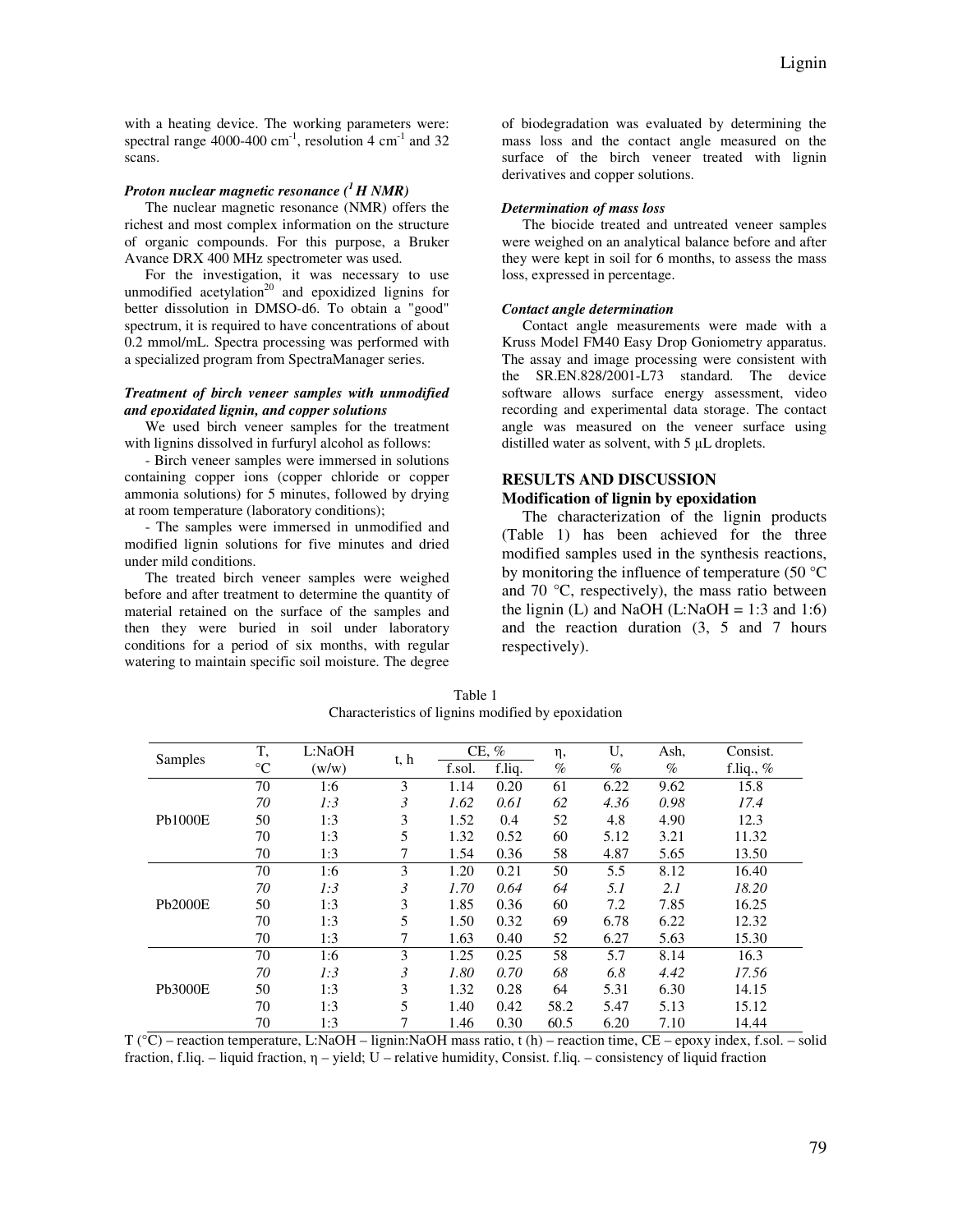

Figure 1: Deconvolution of fluorescence spectra for unmodified Pb1000 commercial lignin



Figure 3: Deconvolution of fluorescence spectra for unmodified Pb2000 commercial lignin



Figure 5: Deconvolution of fluorescence spectra for unmodified Pb3000 commercial lignin



Figure 2: Deconvolution of fluorescence spectra for modified Pb1000E commercial lignin



Figure 4: Deconvolution of fluorescence spectra for modified Pb2000E commercial lignin



Figure 6: Deconvolution of fluorescence spectra for modified Pb3000E commercial lignin

Table 2 Characteristic spectra of the studied lignin derivatives

|                          | Samples |                |        |                |        |                |  |  |  |  |  |  |
|--------------------------|---------|----------------|--------|----------------|--------|----------------|--|--|--|--|--|--|
| $cm^{-1}$                | Pb1000  | <b>Pb1000E</b> | Pb2000 | <b>Pb2000E</b> | Pb3000 | <b>Pb3000E</b> |  |  |  |  |  |  |
| bands,<br>Characteristic | 3427    | 3410           | 3425   | 3415           | 3414   | 3414           |  |  |  |  |  |  |
|                          | 2922    | 2922           | 2920   | 2920           | 2922   | 2920           |  |  |  |  |  |  |
|                          | 2850    | 2862           | 2850   | 2860           | 2850   | 2860           |  |  |  |  |  |  |
|                          | 1704    | 1716           | 1703   | 1722           | 1688   | 1722           |  |  |  |  |  |  |
|                          | 1602    | 1621           | 1602   | 1635           | 1602   | 1635           |  |  |  |  |  |  |
|                          | 1512    | 1595           | 1514   | 1599           | 1512   | 1595           |  |  |  |  |  |  |
|                          | 1462    | 1460           | 1460   | 1400           | 1460   | 1460           |  |  |  |  |  |  |
|                          | 1370    | 1421           | 1370   | 1380           | 1370   | 1330           |  |  |  |  |  |  |
|                          | 1219    | 1249           | 1217   | 1257           | 1232   | 1255           |  |  |  |  |  |  |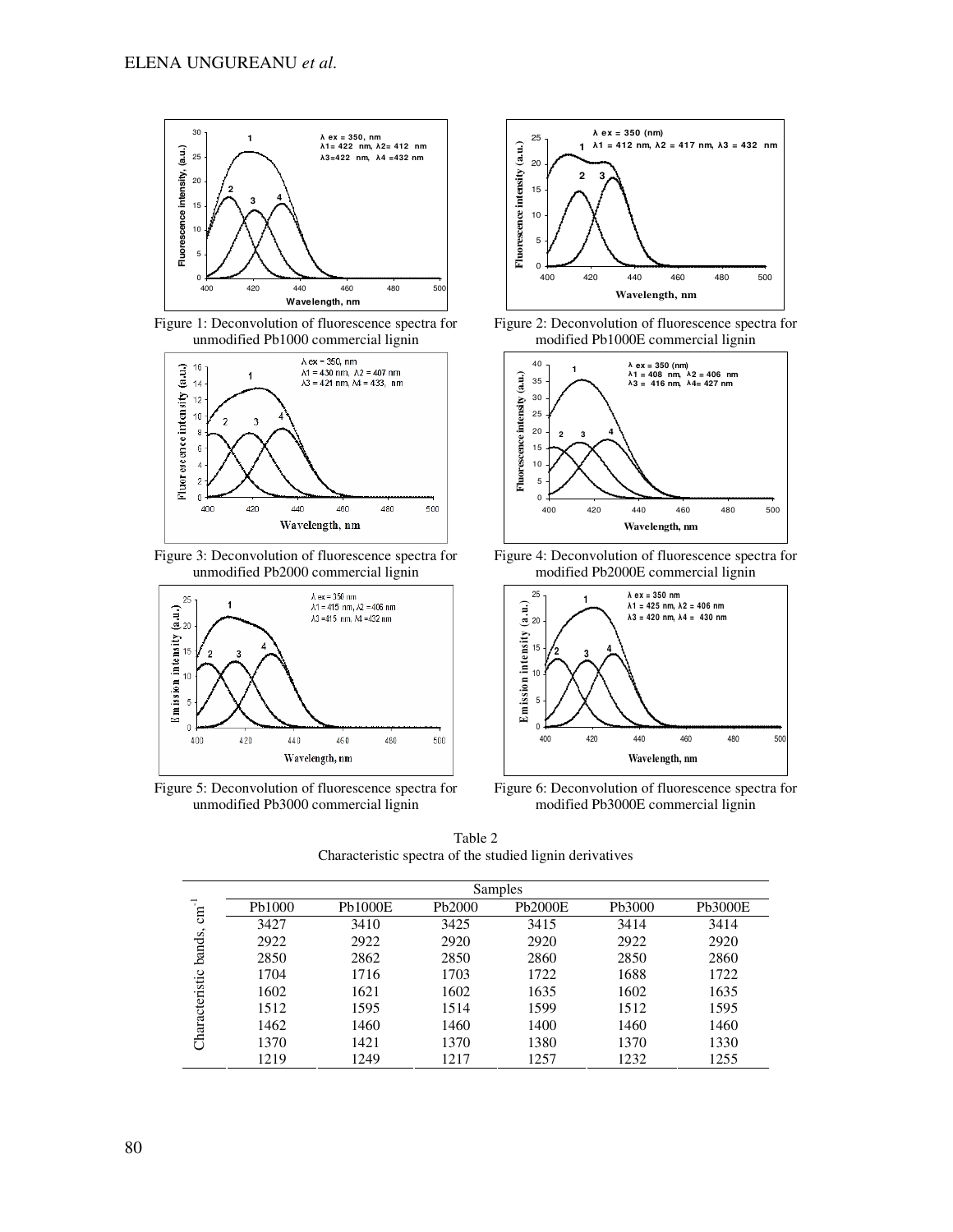Subsequently, the yield of epoxidized solid product, the epoxidation number, the humidity, the ash content and the consistency of the aqueous phase resulted after the separation of the epoxidized derivatives have been determined.

It can be noticed from Table 1 that the best results can be obtained when the reaction is achieved at 70 °C, for a L:NaOH=1:3 ratio and for a three-hour reaction duration, all appreciated as being the optimal reaction conditions. The reaction yield was included in the 50-90% interval, while related to the mass of the reactants and it differs according to the type of the substrate and the purification degree after washing the derivatives. The Pb3000 lignin represents the most reactive substrate in terms of functionality. It should also be noticed that along with an increase in temperature and reaction duration, from 3 to 7 hours, a decrease of the epoxidation number is registered. This can be explained through the initiation of side reactions, namely of reticulation reactions between the lignin macromolecules, reactions which are also favored by the substitution of the epoxide cycles. The chemical modifications produced inside the structure of the epoxidized lignin samples, which were obtained under optimal reaction conditions, have been analyzed both chemically and spectrally (fluorescence, FTIR and  $H$  NMR spectroscopy).

# **Fluorescence spectroscopy**

The use of fluorescence spectroscopy has allowed a comparative analysis of the initial lignins and of the synthesized derivatives. For a detailed analysis, the deconvolution of the fluorescence spectra was carried out for the fractions soluble in DMSO, thus allowing determining more precisely the wavelengths at which the emission of radiation was produced for the unmodified and epoxidized samples (Figs. 1- 6).

The analysis by deconvolution of the fluorescence spectra indicates the fact that the registered emissions can be characterized by the appearance of several bands, which can be identified separately for different wavelengths specific to the various groups present in the lignin structure. The emission power values may indicate structural modifications of the lignin samples during the epoxidation reaction. After analyzing the curves resulted as a consequence of deconvolution, three significant drops for each

type of lignin and epoxidized derivative have been distinguished.

The maximum value on the deconvolution curves in the case of epoxidized lignins moves towards lower intensity values, which confirms the presence of new functional groups in the lignin structure. This fact influences the answer of the substituted aromatic nucleus. Although this technique does not offer clear information about the modifications produced, it adds up to the other methods, which certify the development of the reaction.<sup>18,21,22</sup>

# **FTIR spectroscopy**

The three types of lignin modified under optimal reaction conditions have been spectrophotometrically analyzed, checking the presence of functional groups in their structure and correlating the data obtained with the results of the chemical analysis (Table 2). In the case of the epoxidized Protobind 1000 sample, a slight displacement of the drop of absorption is registered from  $1716 \text{ cm}^{-1}$ , compared to the case of the unmodified lignin. This displacement was caused by the carbonyl and carboxyl groups, whose absorption intensifies in the case of the epoxidized lignin due to the stimulation of the aromatic nucleus. The absorption bands at 1631- 1595  $cm^{-1}$  are due to the epoxy groups and to the formation of the ether (C-O-C) bonds, with the participation of OH phenol and alcohol groups from the lignin structure.

The FTIR spectra of the epoxidized Protobind 2000 and Protobind 3000 lignin are similar with regard to the presence of some absorption bands, probably because of the epoxy index, which has close values in the case of the two types of lignin. In both cases, absorption at  $1722 \text{ cm}^{-1}$  is noticed, as well as the bands at  $1635-1595$  cm<sup>-1</sup>, which are ascribed to the epoxy groups. In the area 1400-  $800 \text{ cm}^{-1}$ , both vibrations of the guaiacyl units and of the ether bonds established through the medium of the OH alcohol groups can be encountered. Vibrations corresponding to the C-O, C-H and C=O groups are present in the area 1300-1000 cm<sup>-1</sup>.

The band at  $1400 \text{ cm}^{-1}$  is more difficult to be attributed, being the result of more complex contributions, which characterize monolignol subunits from the lignin structure. Absorptions, typical to the guaiacyl  $(1260-1255 \text{ cm}^{-1})$  and syringyl  $(1325-1330 \text{ cm}^{-1})$  units can be noticed in all the registered spectra.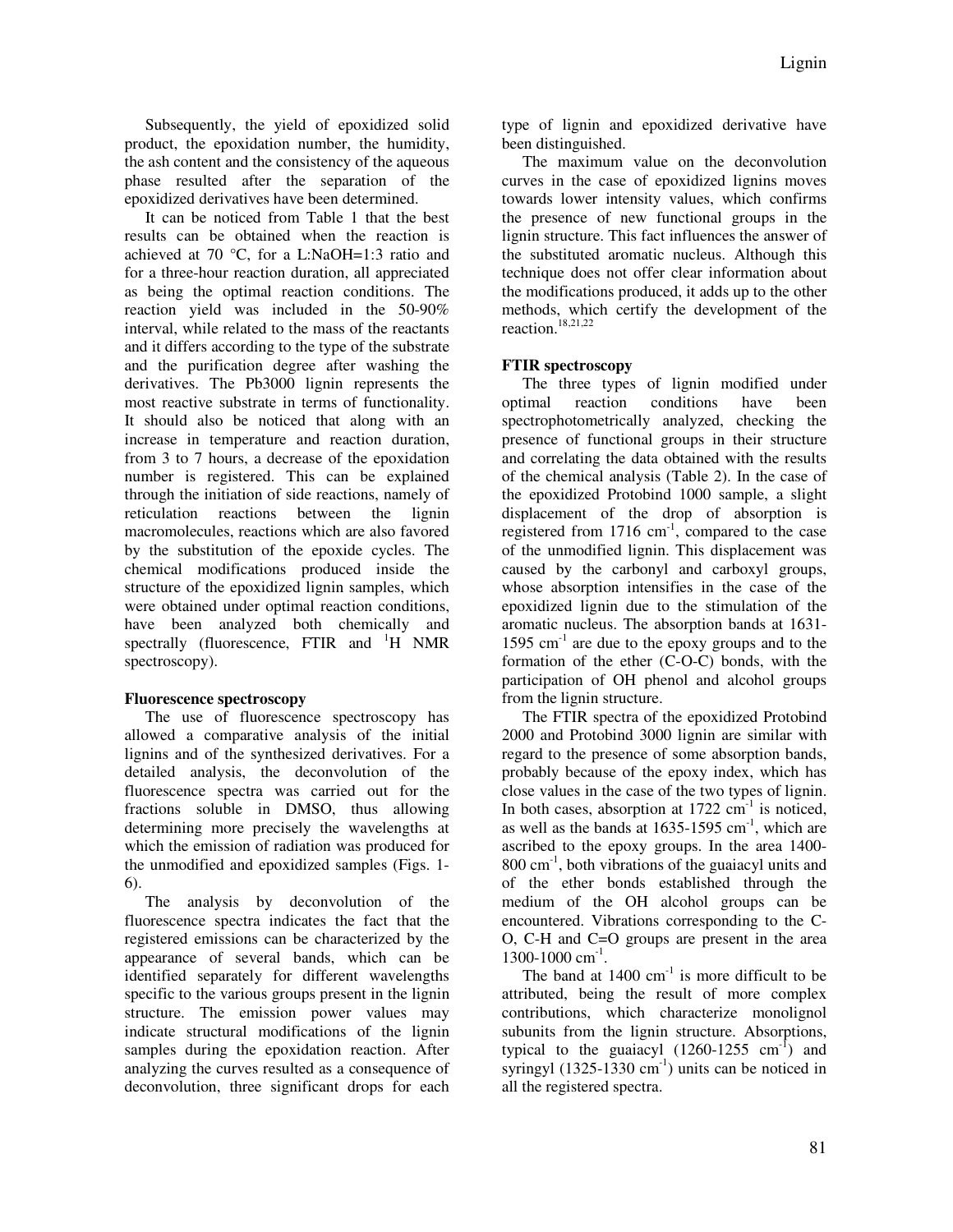## **<sup>1</sup>H NMR spectroscopy**

The NMR analysis is a useful technique for structural investigations, accurately reflecting the chemical structure, functions and the type of chemical bonds in the lignin macromolecule.

<sup>1</sup>H NMR spectroscopy, used to characterize both unmodified and modified lignin, shows clear results on the structure of the biopolymer.

 ${}^{1}$ H NMR spectra allow determining both the total content of acetyl groups and the ratio of aliphatic and aromatic substituents. By integrating

different signals, the following parameters can be calculated: the G/S ratio and the aromatic protons content, the methoxyl and hydroxyl total groups, the phenyl propane units (C9) and the ratio of phenolic and aliphatic hydroxyl groups.<sup>23</sup>

Figures 7 and 8 show the  $H$  NMR recorded spectra for the unmodified and epoxidized commercial product Protobind 1000. The interpretation of the spectra is however difficult because of the structural complexity.



In the spectra of both types of lignins, the appearance of some clearly defined signals in the



Figure 12:  $H-MR$  spectra for modified Pb3000 lignin

aromatic domain can be noted, which is specific to the protons from phenolic OH. The signals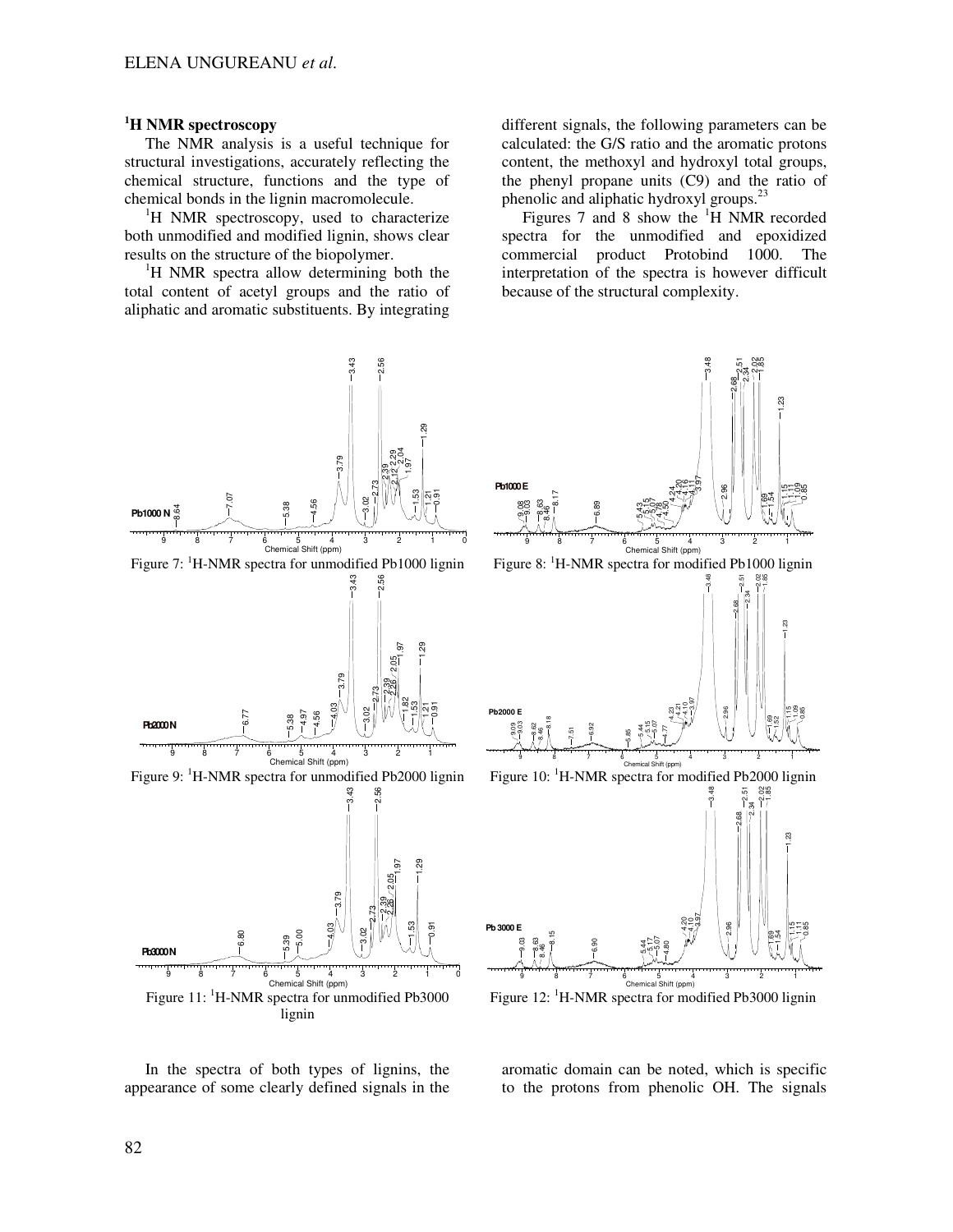from 9.08-7 ppm confirm the presence of epoxy groups in the lignin structure. Also, the signals of methoxyl and acetyl groups stand out, being more intense in the spectra of epoxidized lignin. Although the products present a high degree of complexity, the spectrum confirms the presence of epoxy groups in the modified lignin structure. Figures 9-12 show the spectra for unmodified and epoxidized Pb2000 and Pb3000 lignins. The spectra of these two types of lignin have similarities due to the fact that they are structurally related and confirm the structural transformations produced by the epoxidation reaction. Thus, there are intense signals in the range of 9.0-8.0 ppm, specific to the protons of phenolic OH groups from the lignin structure.

The methoxyl groups are more visible in the case of epoxy-lignin, compared with unmodified lignin. For both types of lignins, there are signals in the 6.80-6.90 ppm domain, specific to the protons of guaiacyl units.

As can be seen in Figures 10 and 12, there are intense signals in the 5-4 ppm domain, which are more pronounced in epoxidized lignins due to epoxy groups binding to the OH groups.

The binding of epoxy groups in the lignin structure can be the result of the signals from 3- 2.22 ppm domain, attributable to the protons of aliphatic OH groups.

The analysis of the presented spectra leads to the conclusion that the epoxy groups are present in the structure of the lignin macromolecule, this being confirmed by the presence of specific signals related to these functional groups.

# **Mass loss and contact angle of veneer samples treated with unmodified and epoxidized lignins, and copper solutions**

Firstly, the mass loss was determined for each birch veneer sample after six months of burial in soil. The results of mass loss for different veneer samples treated with various biocides containing unmodified lignin or epoxy lignin and copper ions are presented in Figures 13-15. It can be observed that in the case of the samples containing lignin or lignin derivatives and copper ions, the degradation process is inhibited and the degree of biostability is higher for the complex combinations of treatment components.

The presented results have led to the idea that the effectiveness of the surface treatment of a wood product depends on the type of the treatment components and on the degree of functionality of the samples. The analysis of the

mass loss variations seems to indicate that the slightest mass loss occurred in specimens treated with copper ions and in epoxidized lignin complexes. In addition, the birch veneer samples treated only with copper  $(CuCl<sub>2</sub>$  or Cuam) present a high inhibition degree of biodegradation. Copper compounds are substances that produce effective bioprotection of timber. The obtained results show the following scale of efficiency (with respect to the different biocides):  $CuCl<sub>2</sub>$  > Cuam >  $CuCl<sub>2</sub>Pb1000N$  >  $CuamPb2000E$  >  $CuCl<sub>2</sub>Pb3000E$ , presenting mass loss in the range of 3-12%. The most significant mass loss occurred in the case of the veneer samples treated with epoxy lignin and unmodified lignin, the mass loss reaching up to almost 99% (the case of Pb1000E lignin). This situation may be explained by the low level of interaction between the veneer and the product used for the treatment and by the higher accessibility of several components from the tested samples to the action of soil microorganisms. These can be considered favorable conditions for the development and deep attack of the wood substrate.

To test the effectiveness of the applied treatments on the veneer surface, the contact angle was also determined. The high values for the contact angle show high efficiency of the treatment. Figure 15 presents the variation of the contact angle for samples of birch plywood treated with various biocide systems based on copper ions, modified and unmodified lignin and their complexes.

As can be observed in Figure 15, the treatments performed using only unmodified and epoxidated lignins in the treatment of wood surface produce a penetration capacity even higher than distilled water in solid media.

The treatments with copper solutions, especially tetra amino copper hydroxide (Cuam), together with their complexes with various epoxidized lignins, decisively influenced the contact angle. The highest contact angle values were observed for the samples treated with the following biocides: Cuam > CuamPb1000N > CuamPb2000E > CuamPb3000N > CuamPb3000E > CuCl<sub>2</sub>, and the results are consistent with the lowest values of mass loss.

Although the contact angle value is higher in the case of the samples mentioned above, water penetrates rather rapidly the wood substrate, and the contact angle showed a slighter decline just for the samples treated with copper ions only. It can be concluded that the chemical modification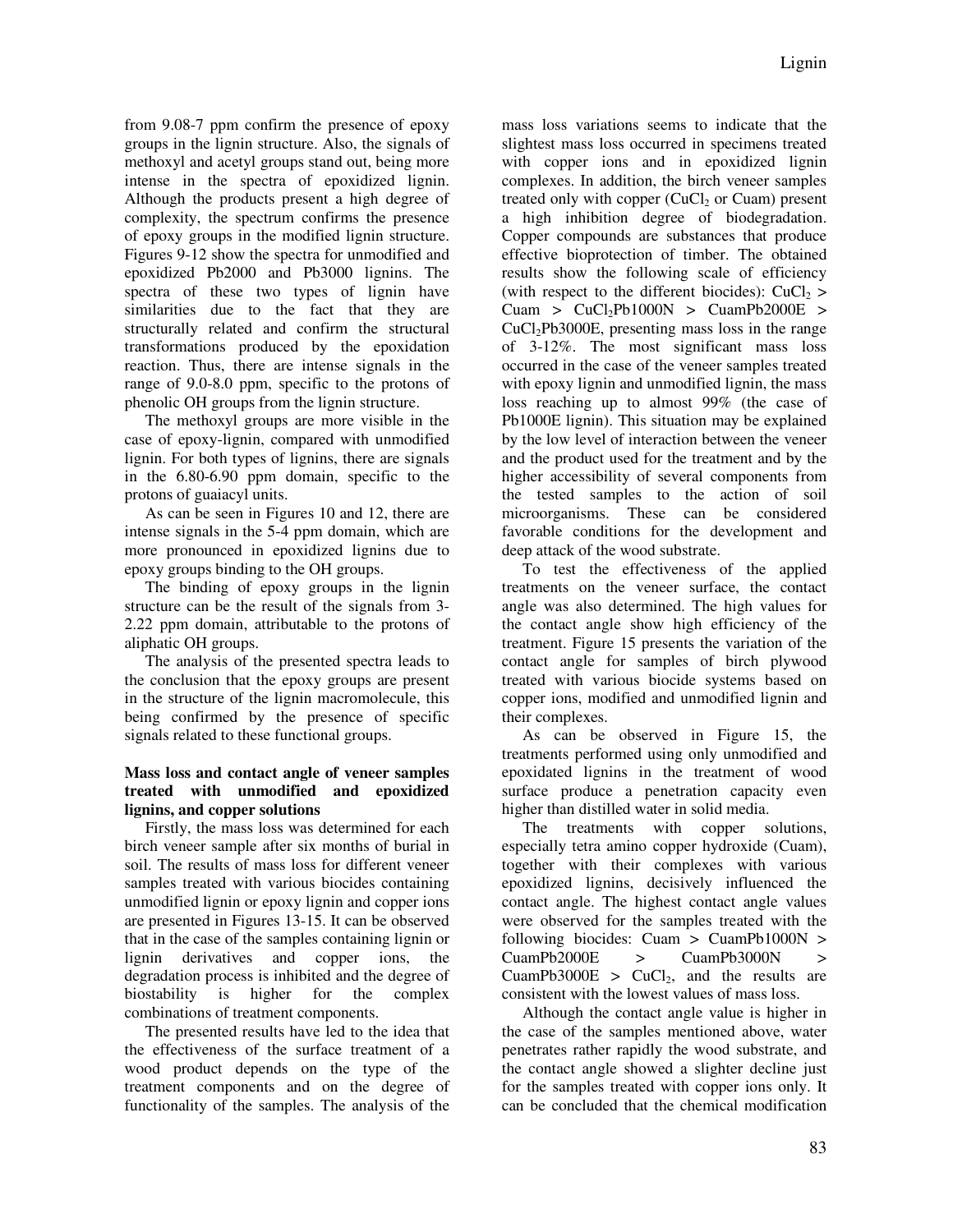of lignin ensures a higher biostabilisation of the wood surface in comparison with the cases where

unmodified lignins are used as components of the treatment.





Figure 15: Variation of contact angle for untreated (M) and treated veneer samples

## **CONCLUSION**

1. The epoxidation reaction determined an increase in the reactivity and functionality of lignin, as shown by chemical and spectrophotometric methods.

2. The influence of the factors affecting the epoxidation reaction was studied and thus it was possible to establish the conditions that ensure an optimal content of epoxy groups (L:NaOH of 1:3, temperature of  $70^{\circ}$ C, three-hour duration of reaction). It could be thus inferred that the best reactivity appears in the case of the Protobind 3000 lignin.

3. The FT-IR,  $^{1}$ H NMR and fluorescence spectroscopy have proved the modification of lignin through epoxidation and implicitly the amplification of its functionality. The wavelength intensity for epoxy lignins confirms the presence of epoxy groups in their structure.

4. The application of lignin modified by epoxidation provides higher biostability of the wood substrate than that of unmodified products, the mass loss being much lower in this case.

5. The treatments with different copper ion solutions ensure a higher degree of protection, as expected, the biostability being even higher than in the case of lignin products.

6. Applying complexes of lignin and its derivatives (epoxidized lignins) with copper ions increases the stability of the veneer samples, but it still remains lower than the one produced by the simple copper ions.

*ACKNOWLEDGEMENTS*: The authors would like to thank Granit Recherche Developement S.A., for supplying the lignin samples, in the framework of the ECOBINDERS program (SIXTH FRAMEWORK PROGRAMME, NMP2-CT-2005-011734). Also, we want to thank